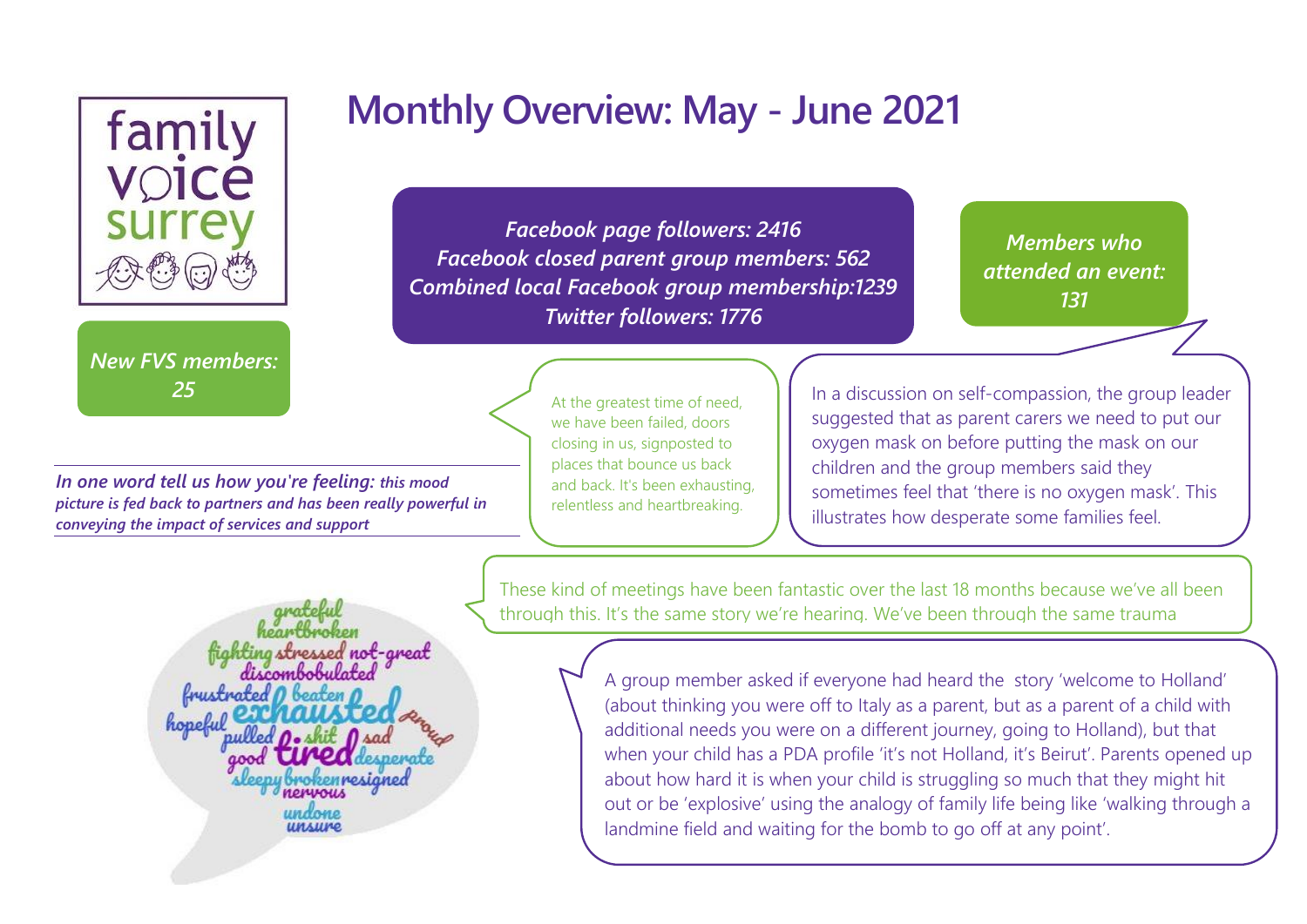

#### **Parents are proud of their children for….**

I'm proud of my daughter being able to do certain things more independently and love how her language is coming along xxx I'm proud the way my oldest son is going after his dream as a formula one driver and how he's just doing so well with his attitude in school, I'm proud that my middle son is working so hard on his Timestables and I'm proud of proud youngest son for working hard at his writing and doing extremely well in reading. So proud of them for working hard and just being who they are x

Got star of the day for phonics and spelling he really struggles with reading and phonics x

She isn't giving up in spite of her health making her She is working hard overcoming her school phobia and being around lots of people.

(My daughter) went on a hardcore hike (in the pushchair!) in Scotland  $\blacktriangleright$  and didn't mind that it rained a bit.

I'm proud of them for all the many times this year I've had to say something disappointing to them and they have managed to adjust to all the many Covid limitations.

My youngest received an excellence in English. For a kid that's dyslexic that makes me very proud **€** 

Making a good choice when asked to, even though he finds this very difficult By being full of love and smiles every day

My son got the head teachers award for "managing friendship problems" he was able to go and tell his teacher "I am frustrated" when another child took a toy off him! Super proud mummy!!!

He's been bullied lots for his Tourette's tics but is still smiling like a pro.

helped younger kids at school through a difficult day

•

My son managed to use his words to tell me why he was so upset/angry yesterday instead of going into full blown meltdown and I couldn't be prouder of the progress he is making in voicing his emotions

•

rethink everything  $\begin{bmatrix} \end{bmatrix}$  being around lots of  $\begin{bmatrix} \mathsf{W} \end{bmatrix}$  My son managed to use his  $\begin{bmatrix} \end{bmatrix}$  My housebound autistic young man went for a job interview!

I was super proud of (my son) for saying no to having the timer on for his times tables test and he aced his gold badge first time  $\Theta$  the timer sets of his anxiety massively but he used his voice to do it his way x

**Family Voice Surrey Page 2 of 10**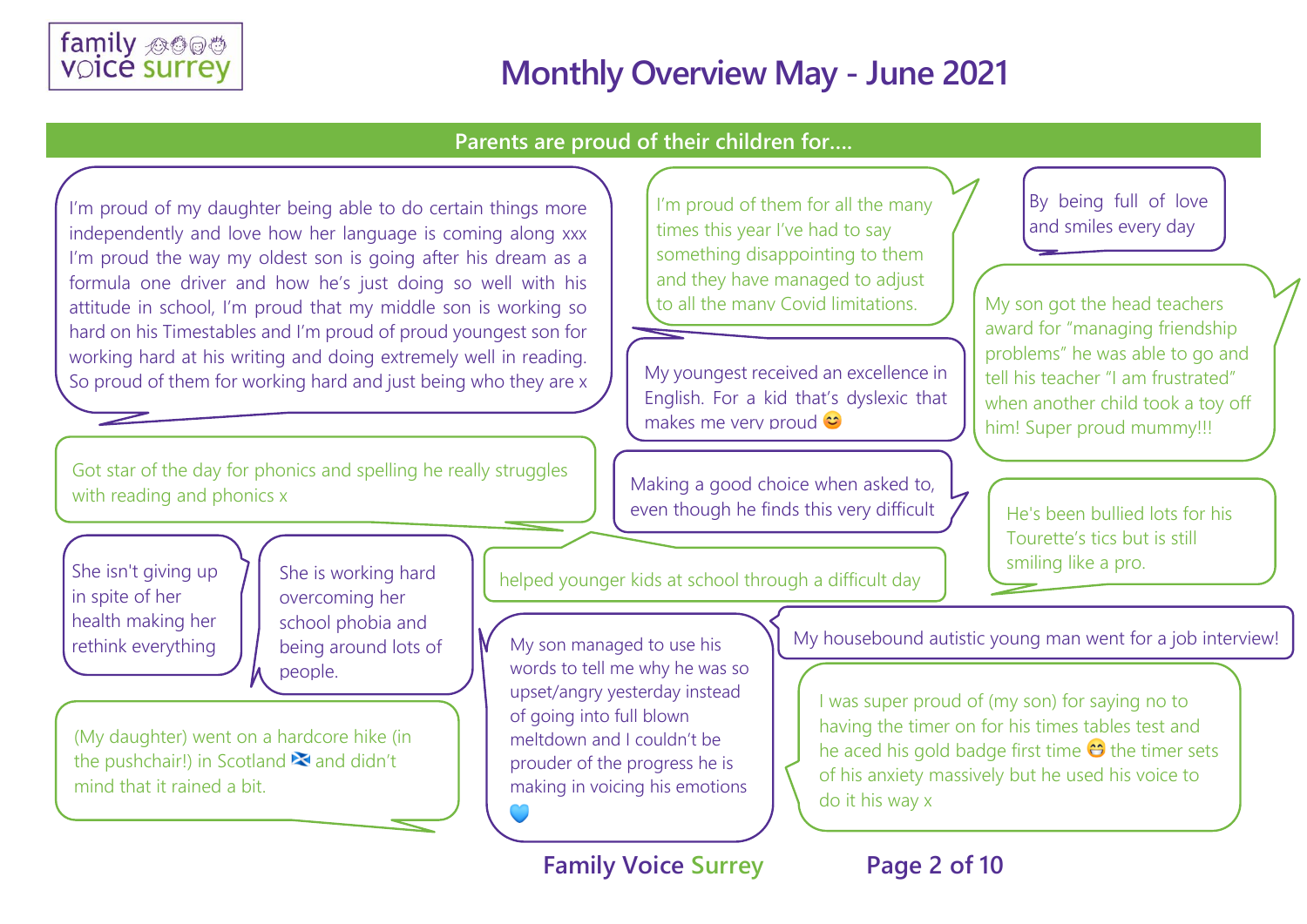

#### **Talking to parent carers**

|                                                | <b>GOOD NEWS</b>                                                                                                                                                                                                                                                                                                                                                                                                                                                                                                                               | <b>BAD NEWS</b>                                                                                                                                                                                                                                                                                                                                                                                                                                                                                                                                                                                                                                                                                                          |
|------------------------------------------------|------------------------------------------------------------------------------------------------------------------------------------------------------------------------------------------------------------------------------------------------------------------------------------------------------------------------------------------------------------------------------------------------------------------------------------------------------------------------------------------------------------------------------------------------|--------------------------------------------------------------------------------------------------------------------------------------------------------------------------------------------------------------------------------------------------------------------------------------------------------------------------------------------------------------------------------------------------------------------------------------------------------------------------------------------------------------------------------------------------------------------------------------------------------------------------------------------------------------------------------------------------------------------------|
| <b>Elmbridge</b><br>309 members                |                                                                                                                                                                                                                                                                                                                                                                                                                                                                                                                                                |                                                                                                                                                                                                                                                                                                                                                                                                                                                                                                                                                                                                                                                                                                                          |
| <b>Guildford</b><br>105 FB members             | Many parents who felt so alone feel like through the Shine course they have friends they can<br>speak to now. Also this month there was the general feeling that we are helping people so<br>much more to cope with their circumstances and get answers to their problems. Coping<br>strategies.                                                                                                                                                                                                                                               | Some people are still struggling with the CAMH services. They wait years to get an<br>appointment for their children and then only get 3 appointments.<br>Some parents are still struggling with how badly their children with PDA are<br>supported in school. Their children are super anxious and struggling to attend<br>school and the school wont acknowledge the problem.<br>Parents who have children who are severely disabled have no support especially<br>single parents outside of the school hours, they are constant carers. They are<br>exhausted and need so much more support. I spoke to a parent who has not been<br>able to get their child to return to school since the beginning of the pandemic. |
| <b>Epsom &amp; Ewell</b><br>126 members        | Gratitude for the groups we offer that enable parent-parent support<br>· Evidence of a parent carers feeling very supported by particular services: Ockley area - despite CAMHS<br>waiting list, parent reported 'a great advocate from CAMHS'. She obviously felt that she and her child<br>were being held in mind and kept safe, even though potential treatment might take time. Another family<br>had a very positive view of the Youth Club in Farnham that they were introduced to by the Family Crisis<br><b>Intervention Service.</b> | Parents reported a wide range of professionals being involved with very different ideas and that<br>they didn't always know everyone's role and didn't' always feel supported when reaching out for<br>help. Ultimately the parents shared a mistrust of professionals and one talked about a Team<br>around the family (TAF) meeting in which they said there were 'all of these different professionals<br>and you don't know who to trust'.                                                                                                                                                                                                                                                                           |
| <b>Mole Valley</b><br><b>38 FB members</b>     |                                                                                                                                                                                                                                                                                                                                                                                                                                                                                                                                                | Lack of support in schools, requiring EHCP assessment, but then schools not<br>supportive of that process                                                                                                                                                                                                                                                                                                                                                                                                                                                                                                                                                                                                                |
| <b>Reigate &amp; Banstead</b><br>91 FB members | When schools react to the cause of the problems and not just focus on the symptoms progress • Some early help professionals seem to have limited understanding of the EHCP<br>can be made                                                                                                                                                                                                                                                                                                                                                      | process or ASD or mental health and thus sometimes offer misleading or potentially<br>damaging advice.<br>• Misinformation re referrals for ASD assessment - schools saying they can't do it -<br>GP's saying it's better coming from school as they see the issues.<br>• Hard to contact case workers and many staff changed<br>• Attendance code problems !!! Sorry to keep saying it but it's a big issue<br>• Problems with inclusion service                                                                                                                                                                                                                                                                        |
| <b>Runnymede</b><br><b>67 FB members</b>       | So many excited parents, looking forward to their new school placements in September.<br>Many of them have not been able to see their new schools but are excited nonetheless.                                                                                                                                                                                                                                                                                                                                                                 | Several parents have been promised school placements but then have been told to<br>look again as that place has now gone or the school is now full. Also, many people are<br>told this on a Friday so spend the weekend worrying about it. Or are told (in 2 cases)<br>on the Thursday evening and their caseworkers don't work on a Friday - so again they<br>are left to worry until Monday.                                                                                                                                                                                                                                                                                                                           |
| Spelthorne<br><b>76 FB members</b>             | Message of thanks from members who have been through key stage transfer process and feel<br>that FVS have helped influence this process.                                                                                                                                                                                                                                                                                                                                                                                                       | Covid restrictions still impacting things at school and being used as an excuse rather<br>than actually taking action eg swimming lessons, sports days, school trips                                                                                                                                                                                                                                                                                                                                                                                                                                                                                                                                                     |
| <b>Surrey Heath</b>                            |                                                                                                                                                                                                                                                                                                                                                                                                                                                                                                                                                |                                                                                                                                                                                                                                                                                                                                                                                                                                                                                                                                                                                                                                                                                                                          |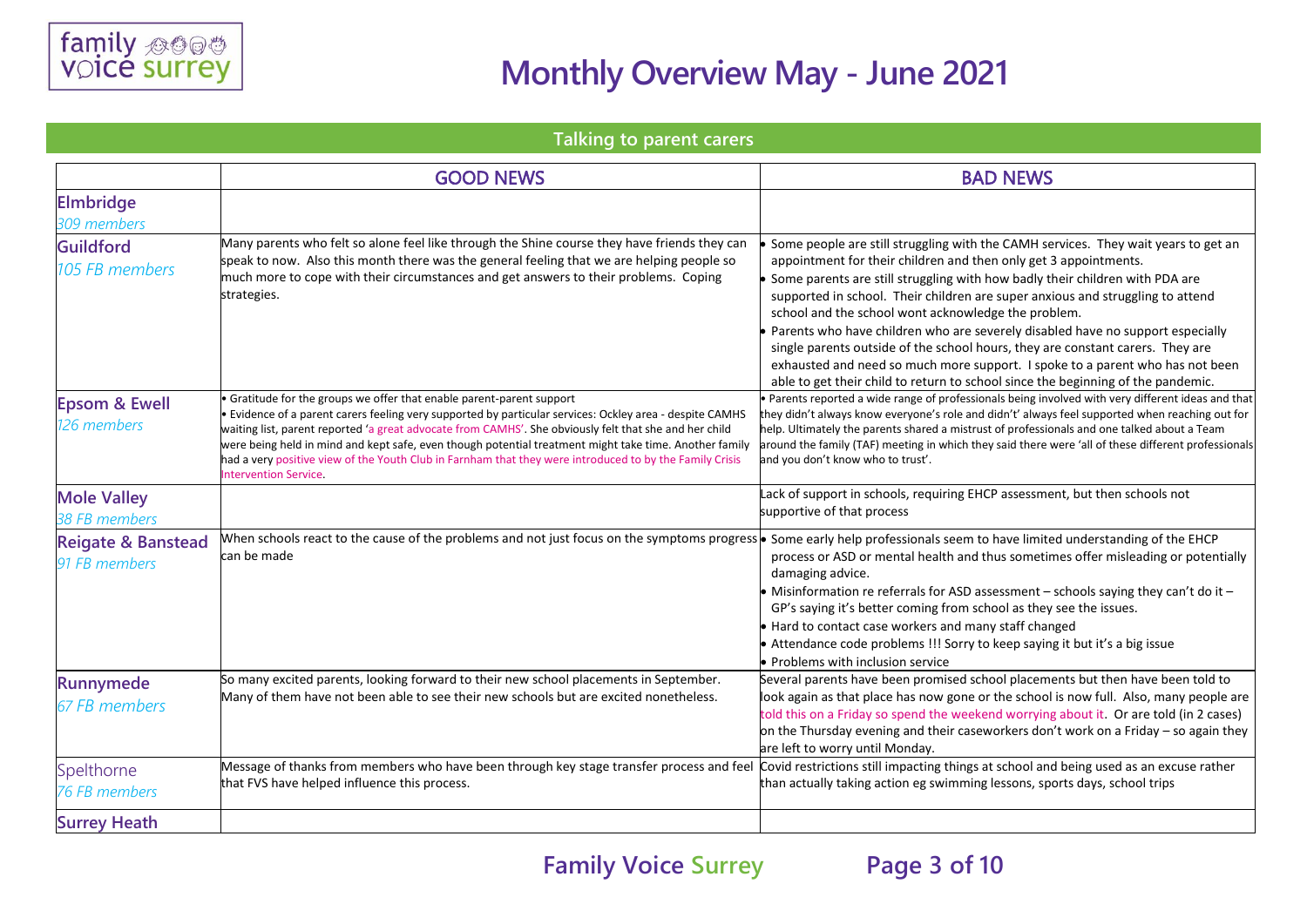

| 82 FB members                      |                                                                                                                                                                                                  |                                                                                                                                                                                                                                                                                                                                                                                                                                                                                                                                                                                                        |
|------------------------------------|--------------------------------------------------------------------------------------------------------------------------------------------------------------------------------------------------|--------------------------------------------------------------------------------------------------------------------------------------------------------------------------------------------------------------------------------------------------------------------------------------------------------------------------------------------------------------------------------------------------------------------------------------------------------------------------------------------------------------------------------------------------------------------------------------------------------|
| <b>Tandridge</b><br>122 FB members | Parents were very interested to learn about the possibilities of EOTAS                                                                                                                           | At our ADHD Zoom event for the 16+ group, we heard that many young people with<br>ADHD stop taking their medication at 18, even though their ADHD is still there and<br>they still need the meds. These young people are then discharged from the ADHD<br>service. If they later decide (as many do) that they would like to resume taking ADHD<br>meds, a new referral is required and the waiting list for this through adult services is 3-<br>4 years.<br>What can be done to eliminate this waiting list, so that all young people with ADHD<br>can have access to the medication that they need? |
| <b>Waverley</b><br>125 FB members  |                                                                                                                                                                                                  | The main concern in Waverley was concerning a special school where several<br>significant changes are happening including many experienced SEN teachers leaving.                                                                                                                                                                                                                                                                                                                                                                                                                                       |
| <b>Woking</b><br>92 FB members     | was so honoured that parents shared and were very appreciative of FVS and all the events<br>and groups.<br>A few parents emailed to say thank you and how beneficial the PDA group was for them. | Parent fighting the LEA or other agencies in the system and not getting support with<br>education when out of school and college.                                                                                                                                                                                                                                                                                                                                                                                                                                                                      |

#### **Even better if…**

#### **Team Around the Family (TAF)**

- As a professional, remember that parent carers cannot be expected to know the process, professional roles etc and that this should be clearly communicated.
- There is a need to review the TAF meetings to ensure that parents feel safe.
	- o SCC should seek parents' views on these meetings (including parents who decline to attend and why this is?)
	- o Young people should be invited to these meetings or their views sought.
	- o If parents don't feel safe then it is likely young people would not either.
- Wouldn't it be incredible if children and young people were so central to Surrey's processes that they were enabled to attend their own planning meetings, annual reviews etc or if professionals routinely sought a meaningful way for their voice to be heard! It seems that children and young people avoiding school are communicating very clearly that placements don't meet their needs when they do not attend, but this is not being meaningfully explored.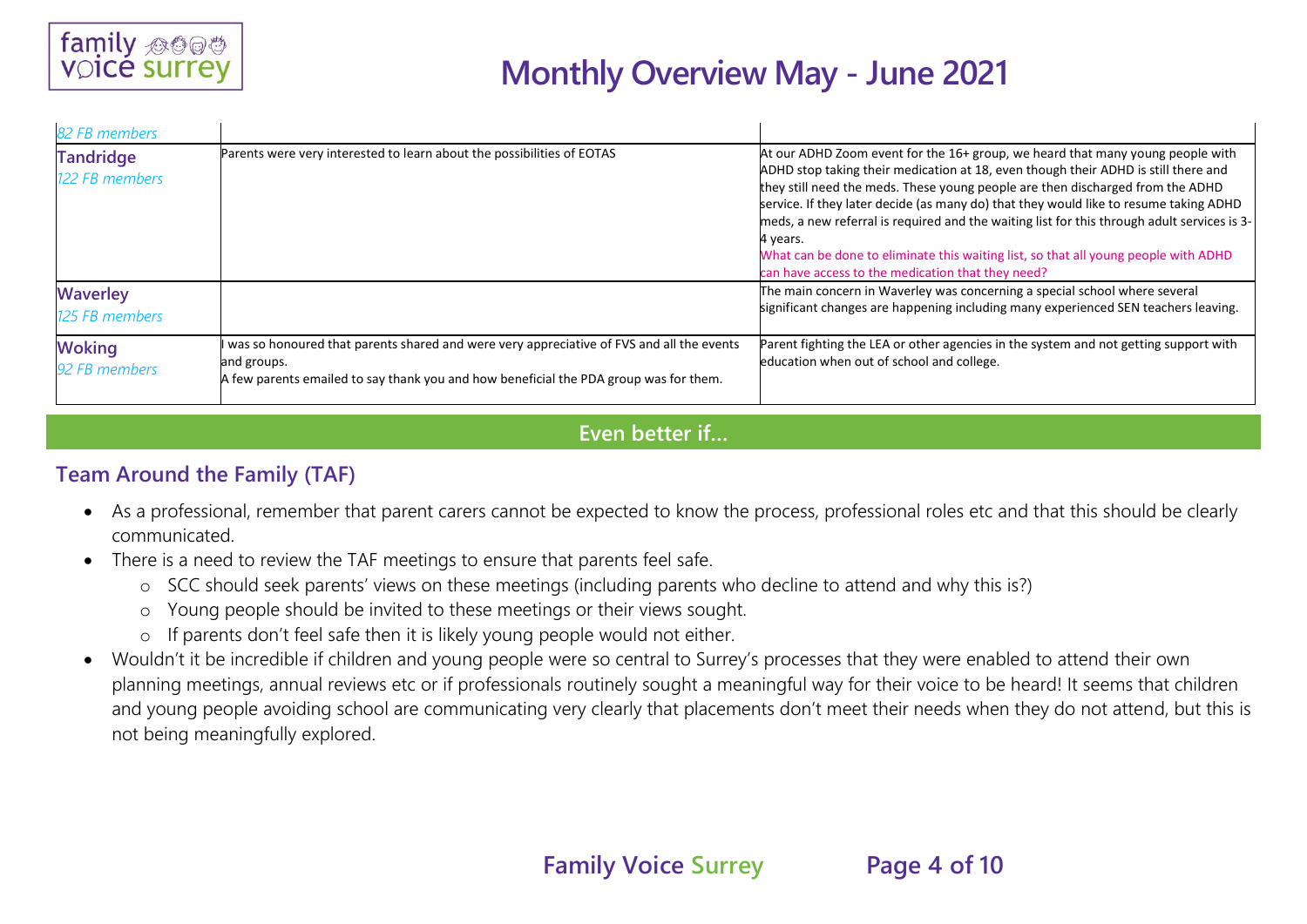

| Events             |                                             |             |           |                                             |                |
|--------------------|---------------------------------------------|-------------|-----------|---------------------------------------------|----------------|
| 凿                  |                                             | <b>MM</b>   | 凿         |                                             | <b>ini</b>     |
| 18th May<br>8.00pm | 'The SEND Trainer webinar'                  | $38*$<br>22 | 8th June  | 'Shine Women Empowerment/Self-Care Session' | 8              |
| 18th May           | 'Shine Women Empowerment/Self-Care Session  | 8           | 9th June  | 'General Chat'                              |                |
| 19th May           | 'General Chat'                              |             | 9th June  | 'School anxiety chat'                       | 16             |
| 20th May           | 'Acceptance and Commitment Therapy'         | 11          | 10th June | 'What's next when school is finished?       | 8              |
| 20th May<br>7pm    | 'Acceptance and Commitment Therapy'         | 2           | 11th June | 'General Chat'                              | $\overline{3}$ |
| 24th May<br>6.30pm | ' $16+$ Group'                              | 10          | 14th June | 'General Chat'                              | 5              |
| 24th May           | '0-4 Support Group'                         | 0           | 15th June | 'Shine Women Empowerment/Self-Care Session' | 8              |
| 25th May-          | 'Shine Women Empowerment/Self-Care Session' | 8           | 17th June | 'Downs Syndrome Parent Carer Group'         | 3              |
| 26th May           | 'General Chat'                              | 2           | 17th June | 'PDA Group'                                 | 12             |
| 28th May           | 'General Chat and Catch up'                 | 3           |           |                                             |                |

\* Where registered members have not been able to attend (usually due to caring responsibilities, they often have access to recordings or slides.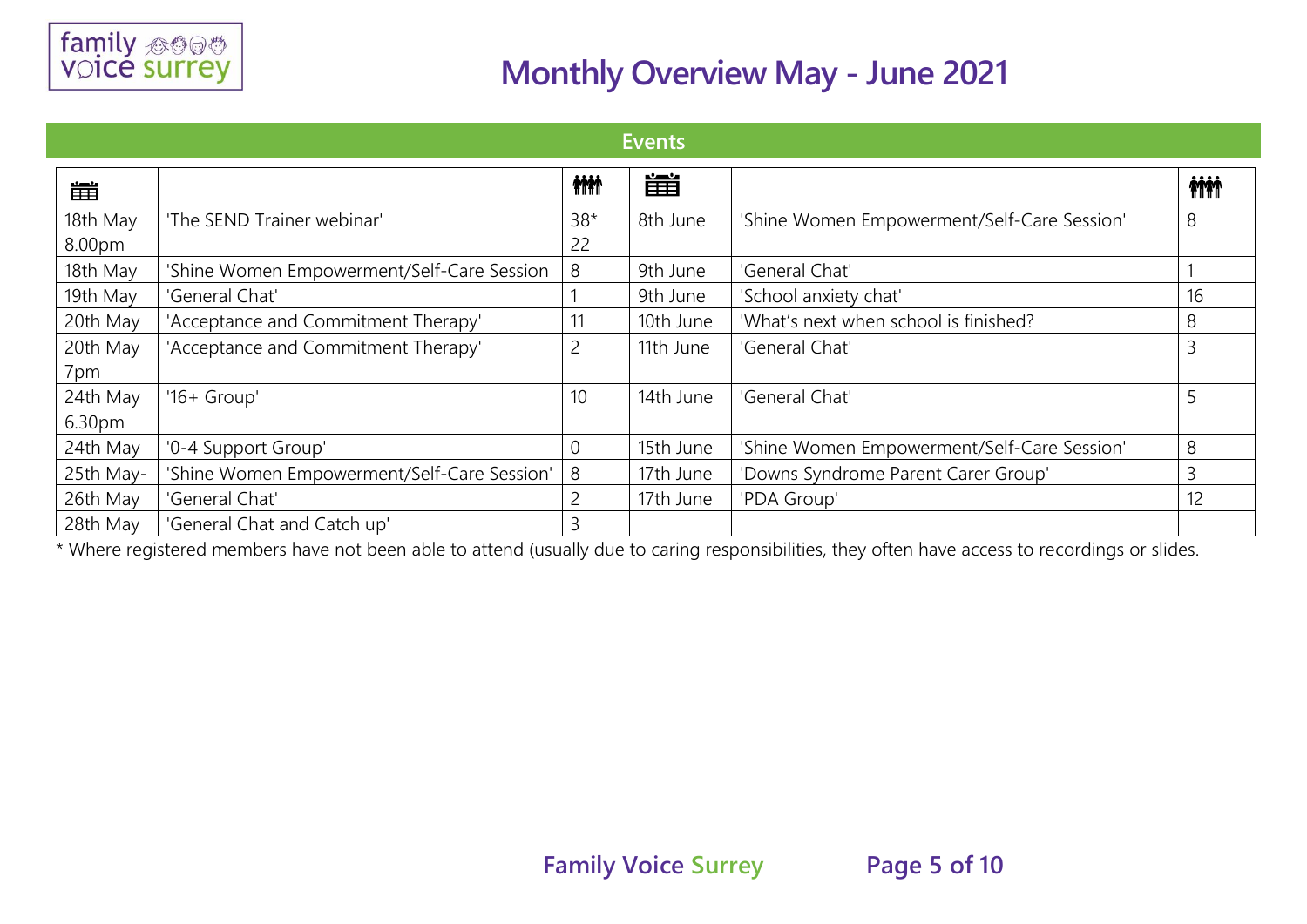

*Tell us your Story: We respond to each story and signpost where relevant. When issues are repeated, we feed those back to relevant leads in SCC and health, and will be using this overview document to inform you of progress.*

14 Stories received through formal channels. This is separate to the general feedback received via our coffee mornings, events, and Facebook contact with parents.

Autism Assessments

• We've received glowing praise for the Healios service, from pre-assessment, through the assessment itself and post diagnosis support. A Parent also told us that the report was fast tracked to support their child's EHCP timeline.

Young Carers

• Siblings who are reliant on the support from Young Carers are being sent letters to say that their 2 years of support is coming to an end and being discharged. It appears that the impact of low level support is not recognised enough and many families are distraught at the loss.

3 Short Breaks/Respite

- Parents are telling us of the devastating impact that closure of some schemes have had on their children. Barnados' "Moving Forward" scheme, LinkAble in Surrey Heath and Disability Challengers after school clubs are particularly missed. The loss of Freemantles summer club is causing a great deal of anxiety.
- There is still confusion about whether direct payments can be used to pay for short breaks play and youth schemes.

**FHCP** 

- In a case where a child is traumatised by school, and this is recognised by all, parents are being advised by the inclusion service to send them to school for the purpose of gathering evidence for an EHCP. That this is putting the child at risk seems to be an acceptable if unfortunate necessity and is causing understandable distress for the family.
- We continue to receive stories from parents about the difficulty in reaching case workers, not being notified when a case worker leaves, some children having no allocated case worker despite being at the late stage of the EHCP process.

Another known issue was raised again this month: SCC refusing to accept a private OT report for an OHCP, yet unable to do their own. These stories are aggravated by poor communication throughout the process and often result in a tribunal process.

Family Centres

• Families describe kind and well intentioned support workers whose understanding of the SEND system is inadequate.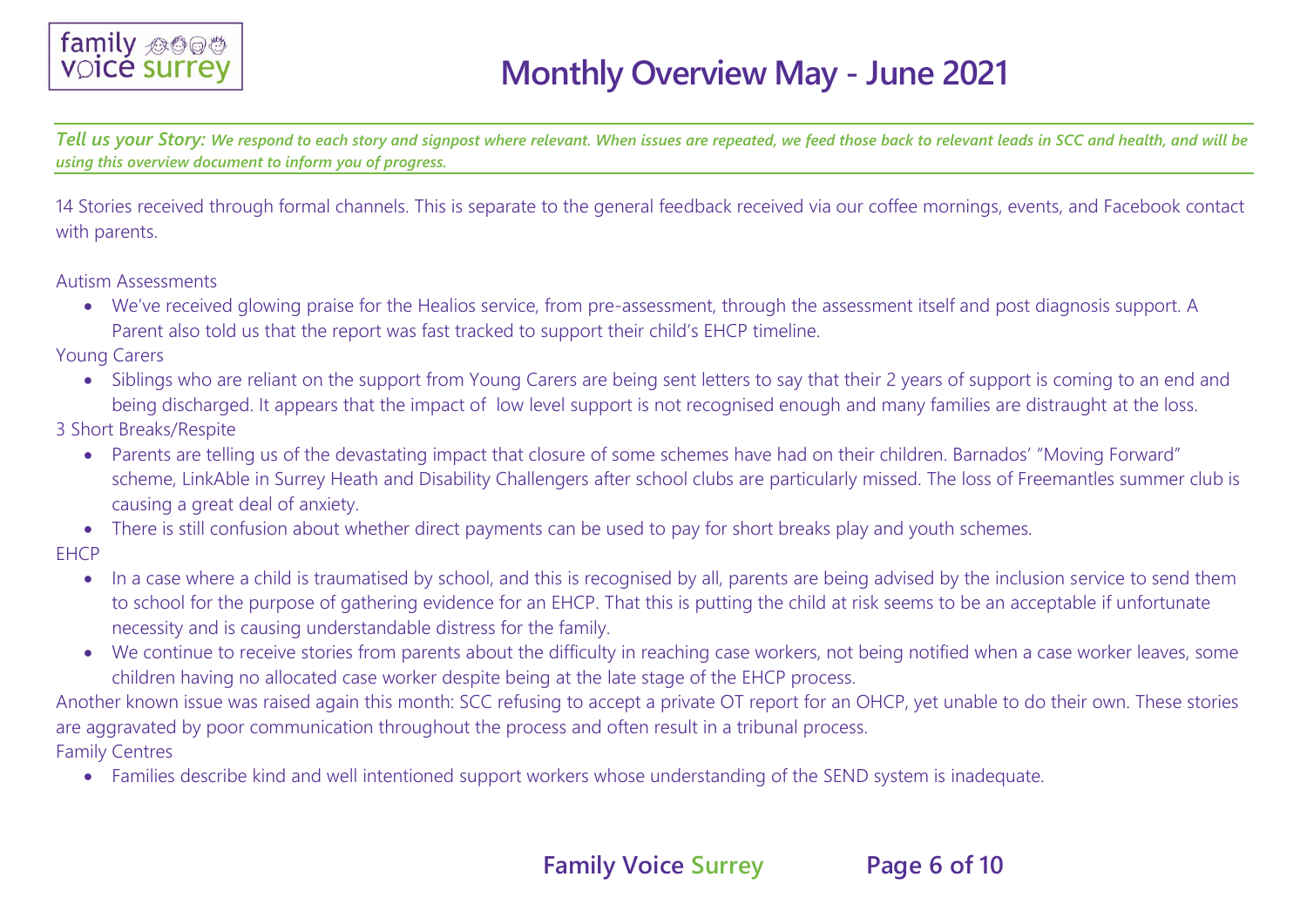

#### **Your questions**

Your questions last month were wide ranging and require considered responses. We are also aware that a number of questions from the last few months have yet to be answered. So Benedicte Symcox will be working this month to get answers to all these questions and these will be sent to you in a separate email this month, and published on our website. Thank you so much for your patience.

• Parents whose young people are not accessing education or employment do not know where to find information and advice. Where can they find this?

Please see the document (NEXT STEPS – Transition Guide Booklet) also attached to our monthly overview website post for more details about this. [June FVS Monthly overview for Surrey \(familyvoicesurrey.org\)](https://www.familyvoicesurrey.org/single-post/june-fvs-monthly-overview-for-surrey)

• Are there any plans to add an attendance code for anxiety or SEN related absence?

Attendance codes are determined national by central government. There is currently no such plan, but FVS wanted to share the following resource for your information which should help during conversations with schools or GPs: [School attendance guidance \(publishing.service.gov.uk\)](https://assets.publishing.service.gov.uk/government/uploads/system/uploads/attachment_data/file/907535/School_attendance_guidance_for_2020_to_2021_academic_year.pdf)

Code I: Illness (not medical or dental appointments) Schools should advise parents to notify them on the first day the child is unable to attend due to illness. Schools should authorise absences due to illness unless they have genuine cause for concern about the veracity of an illness. If the authenticity of illness is in doubt, schools can request parents to provide medical evidence to support illness. Schools can record the absence as unauthorised if not satisfied of the authenticity of the illness but should advise parents of their intention. Schools are advised not to request medical evidence unnecessarily. Medical evidence can take the form of prescriptions, appointment cards, etc. rather than doctors' notes. Not Fine in School - [School Refusal, School Attendance](https://notfineinschool.co.uk/#:~:text=Not%20Fine%20in%20School%20is%20a%20parent%2Fcarer-led%20organisation,promote%20use%20of%20the%20term%20%27School%20Attendance%20Barriers%27.)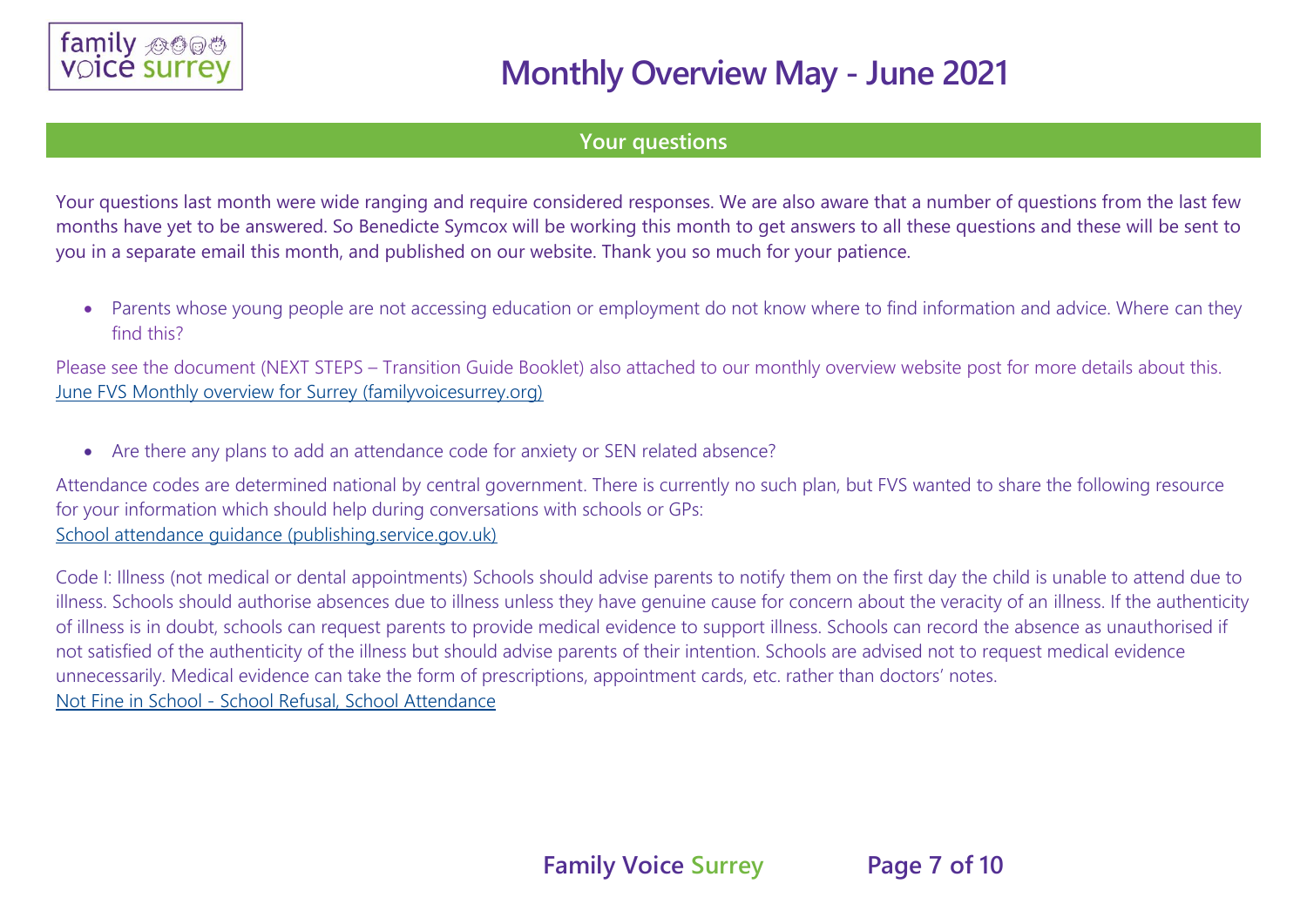

### **Participation work**

| Project                | Update                                                                                                                                                                                                                                                                                                                                                                                                                                                                                                                                                                                                                                                                                                                                                                              |
|------------------------|-------------------------------------------------------------------------------------------------------------------------------------------------------------------------------------------------------------------------------------------------------------------------------------------------------------------------------------------------------------------------------------------------------------------------------------------------------------------------------------------------------------------------------------------------------------------------------------------------------------------------------------------------------------------------------------------------------------------------------------------------------------------------------------|
| Transport              | We have been working closely with the SEND transport team and are delighted to have Chris McShee - Travel assistance<br>manager attending our event on 22 <sup>nd</sup> July. The customer journey is being worked on and we hope to be able to share with<br>members for feedback soon. We are also pleased to hear that transport applications have been processed much earlier this year<br>and we have some data that we are happy to share in this months newsletter.                                                                                                                                                                                                                                                                                                          |
| <b>Autism Strategy</b> | The Autism strategy is progressing well and the final plan is due to be published on 8/9 it will then start its implementation. There<br>are three objectives that will be focused on in each workstream over the first year - further objectives will then be rolled out over<br>the following years. We will be sharing progress with members regularly and seeking feedback as the implementation rolls out.<br>Once the plan is published we will share the link.                                                                                                                                                                                                                                                                                                               |
| PFA                    | We were delighted to have so many members join our event on PFA - Eamonn Gilbert, Steve Hook and Hannah Futter joined us<br>to tell us about the PFA transformation program and to answer questions. There was some excellent questions asked and it<br>created a very meaningful conversation. Unfortunately we realised that 1 hour was not enough time to answer all the questions<br>asked so we have taken all unanswered questions back to Eamonn, Steve and Hannah and once we get a response we will make<br>the Q&A's available to all members. The PFA team are keen to attend sessions regularly so we will arrange another date soon.<br>Please do send us your feedback it is really beneficial we will feed this back to Surrey and it will help shape future events. |
| Local Offer            | We arranged for six Family Voice Surrey coordinators to attend a workshop with Surrey County Council where the initial new<br>website for the Local Offer was presented. This enabled us to provide feedback on what we liked or did not like, thoughts<br>on the graphics and where we answered questions related to where we would go to search for specific information. Later in the<br>year the coordinators will have the opportunity to be involved in more deep dive exercises as the new website develops.                                                                                                                                                                                                                                                                 |
| EWMH/CAMHS             | We helped to facilitate a workshop with eight parents which focussed on the new website for the new EWMH service which<br>launches in September. We were all given the opportunity to feedback on what aspects we liked or did not like, the images used,<br>areas such as stories, news articles. Following on from the workshop parents were asked to feedback any further comments from<br>themselves or their child/young person. The group will be consulted again once the site has developed further.                                                                                                                                                                                                                                                                        |
| <b>Direct Payments</b> | We will be looking for parent carers with lived experience who would like to contribute to co-producing a Direct Payment<br>Strategy. We continue to highlight the main areas that need further development and attention such as issues relating<br>to flexibility and communication.                                                                                                                                                                                                                                                                                                                                                                                                                                                                                              |

#### **Project update**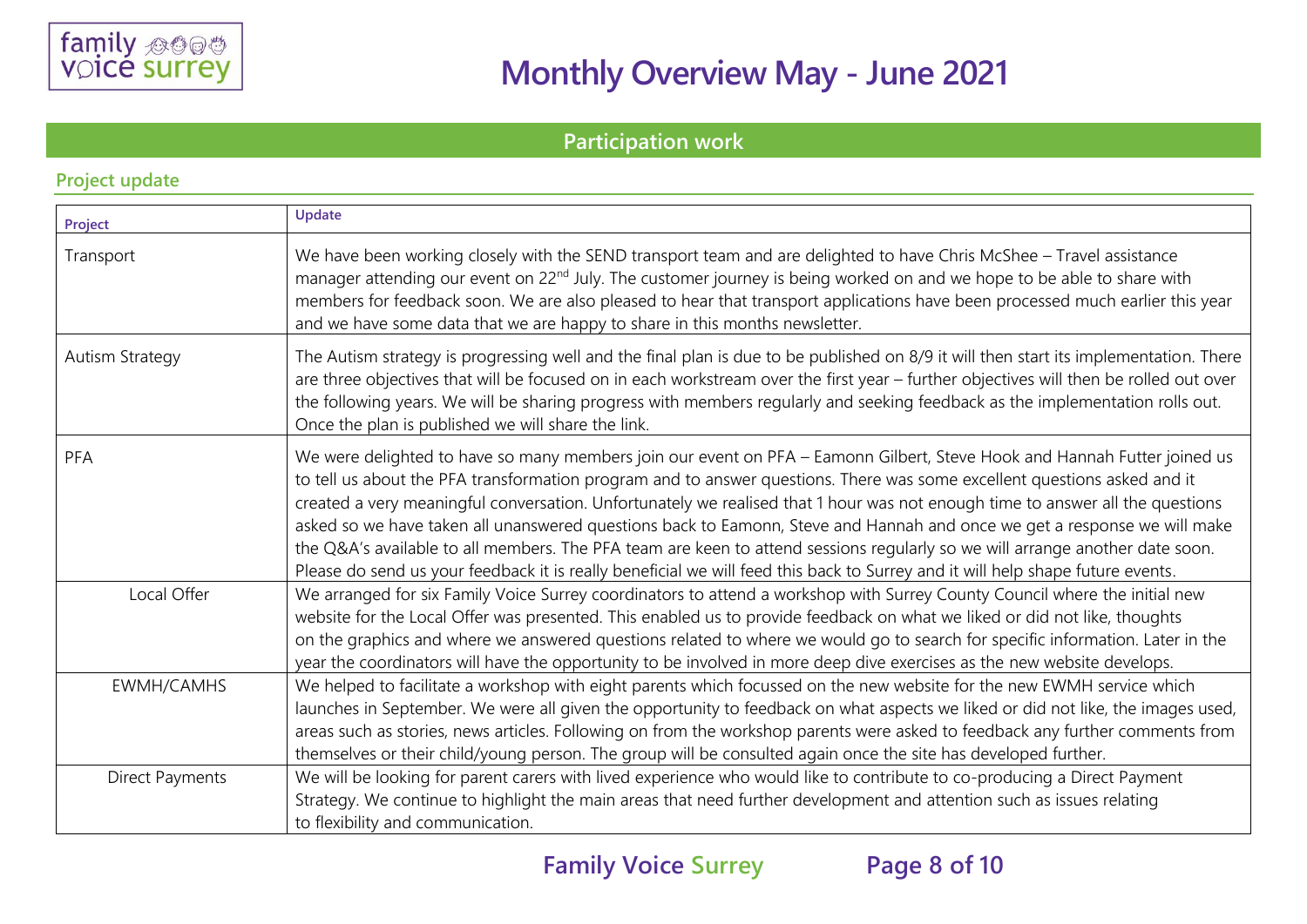

### **Meetings attended**

| Inclusion Steering Group                                         | Sight for Surrey intro to FVS                                |
|------------------------------------------------------------------|--------------------------------------------------------------|
| Autism Workstream Leads Meeting                                  | Carers Partnership Group                                     |
| LRT and FVS meeting                                              | UVP meeting about appropriate terminology                    |
| Preparing for Adulthood Transformation Programme Board           | EWMH website scoping                                         |
| Children and Young People's Autism Partnership Board             | Launch of "The Surrey Story"                                 |
| SEND Transport update meeting                                    | How to answer parents' questions                             |
| Graduated Response update meeting                                | Pathways-ed alternative provision                            |
| Responding to Parents Concerns                                   | SSCP Engagement and communication group                      |
| Prep for Adulthood: Comms and Engagement Working Group           | CYP Autism Partnership Board                                 |
| Family Voice SCC / DCO meeting                                   | iTHRIVE workshop                                             |
| Meeting the Transition team                                      | Overworld: gaming for autism                                 |
| Miniland,, alternative provision and short breaks                | Surrey 3rd Sector SEND Network                               |
| The Children's Social Care Review - "The Case for Change" online | Surrey Charities forum                                       |
| learning session                                                 |                                                              |
| NNPCF SE regional meeting                                        | Surrey Family Help Hub workshop                              |
| 3rd sector operational network                                   | LD & ASD programme board                                     |
| 0-4 SEND Project Board                                           | EWMH website development and parent carer session            |
| Dental neglect webinar                                           | Impact of Covid on disabled people's activity levels webinar |
| Direct Payments partner meeting                                  | Adolescent neglect webinar                                   |
| Short Breaks strategic review                                    | SYF listening to families                                    |
| CwD needs assessment results                                     | Local Offer website meeting                                  |
| Understanding patient data workshop                              | Early Years Strategy Forum                                   |